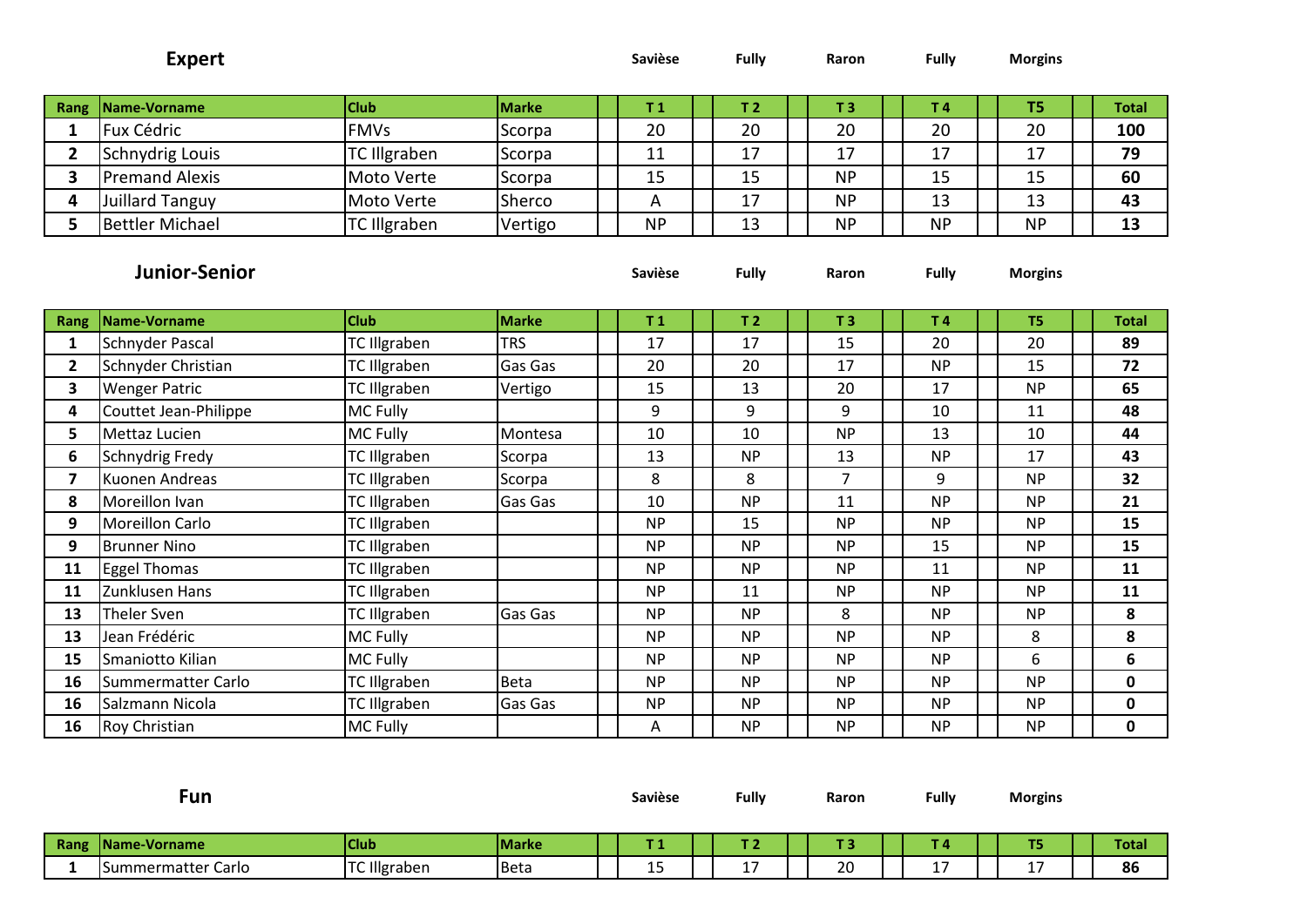| $\mathbf{2}$            | <b>Dubuis Conrard</b>     | <b>AMC SANETSCH</b> |                | 13             | 13             | <b>NP</b>      | 20           | <b>NP</b>      | 46                      |
|-------------------------|---------------------------|---------------------|----------------|----------------|----------------|----------------|--------------|----------------|-------------------------|
| 3                       | Dubuis Colin              | <b>AMC SANETSCH</b> |                | 17             | 9              | <b>NP</b>      | 15           | <b>NP</b>      | 41                      |
| 4                       | Sieber Jérôme             | MC Fully            |                | 9              | 11             | <b>NP</b>      | 13           | 5              | 38                      |
| 5                       | <b>Eggel Thomas</b>       | TC Illgraben        |                | 11             | 20             | <b>NP</b>      | <b>NP</b>    | <b>NP</b>      | 31                      |
| 6                       | <b>Couttet Camille</b>    | MC Fully            | E-Motion       | 8              | 8              | 8              | <b>NP</b>    | <b>NP</b>      | 24                      |
| $\overline{\mathbf{z}}$ | Salzmann Nicola           | TC Illgraben        | <b>Gas Gas</b> | 6              | 10             | $\overline{7}$ | <b>NP</b>    | <b>NP</b>      | 23                      |
| 8                       | <b>Rouiller David</b>     | MC Fully            |                | 5              | 6              | <b>NP</b>      | 9            | <b>NP</b>      | 20                      |
| 8                       | Von Burg Sebastian        | <b>TC Illgraben</b> |                | <b>NP</b>      | <b>NP</b>      | <b>NP</b>      | <b>NP</b>    | 20             | 20                      |
| 8                       | Kalbermatter Carlo        | <b>MC Drifter</b>   |                | 20             | <b>NP</b>      | <b>NP</b>      | <b>NP</b>    | <b>NP</b>      | 20                      |
| 11                      | Rossier François          | MC Fully            |                | <b>NP</b>      | $\overline{7}$ | <b>NP</b>      | 10           | <b>NP</b>      | 17                      |
| 12                      | <b>Grichting Mikka</b>    | <b>TC Illgraben</b> | Montesa        | $\overline{7}$ | <b>NP</b>      | 9              | <b>NP</b>    | <b>NP</b>      | 16                      |
| 13                      | Kuonen Andreas            | <b>TC Illgraben</b> |                | <b>NP</b>      | <b>NP</b>      | <b>NP</b>      | <b>NP</b>    | 15             | 15                      |
| 13                      | <b>Borter Sandro</b>      | <b>TC Illgraben</b> |                | <b>NP</b>      | 15             | <b>NP</b>      | <b>NP</b>    | <b>NP</b>      | 15                      |
| 15                      | <b>Truan Gérold</b>       | MC Fully            |                | <b>NP</b>      | <b>NP</b>      | <b>NP</b>      | <b>NP</b>    | 11             | 11                      |
| 15                      | <b>Maurer Blaise</b>      | MC Fully            |                | <b>NP</b>      | <b>NP</b>      | <b>NP</b>      | 11           | <b>NP</b>      | 11                      |
| 17                      | <b>Kimmig David</b>       | <b>TC Illgraben</b> |                | 10             | <b>NP</b>      | <b>NP</b>      | <b>NP</b>    | <b>NP</b>      | 10                      |
| 18                      | Smaniotto Kilian          | <b>MC Fully</b>     |                | 3              | 5              | <b>NP</b>      | <b>NP</b>    | <b>NP</b>      | 8                       |
| 19                      | <b>Millius David</b>      | <b>TC Illgraben</b> | Gas Gas        | <b>NP</b>      | <b>NP</b>      | 6              | <b>NP</b>    | <b>NP</b>      | $6\phantom{1}$          |
| 20                      | Troger Benjamin           | <b>TC Illgraben</b> | <b>Beta</b>    | <b>NP</b>      | <b>NP</b>      | 4              | <b>NP</b>    | <b>NP</b>      | 4                       |
| 20                      | Roduit Valéry             | <b>MC Fully</b>     |                | $\mathbf 0$    | 4              | <b>NP</b>      | <b>NP</b>    | <b>NP</b>      | $\overline{\mathbf{4}}$ |
| 20                      | <b>Steiner Philip</b>     | MC Chamoson         |                | 4              | <b>NP</b>      | <b>NP</b>      | <b>NP</b>    | <b>NP</b>      | 4                       |
| 23                      | <b>Ancay Emmanuel</b>     | MC Fully            |                | <b>NP</b>      | $\overline{3}$ | <b>NP</b>      | <b>NP</b>    | <b>NP</b>      | 3                       |
| 24                      | <b>Grichting Wilfried</b> | <b>TC Illgraben</b> |                | $\overline{2}$ | <b>NP</b>      | <b>NP</b>      | <b>NP</b>    | <b>NP</b>      | $\overline{2}$          |
| 25                      | <b>Medico Florent</b>     | MC Fully            |                | $\mathbf{1}$   | <b>NP</b>      | <b>NP</b>      | <b>NP</b>    | <b>NP</b>      | $\mathbf{1}$            |
| 26                      | Rouiller Fabian           | MC Fully            |                | $\mathbf 0$    | <b>NP</b>      | <b>NP</b>      | <b>NP</b>    | <b>NP</b>      | $\mathbf 0$             |
| 26                      | <b>Bittel Matthias</b>    | <b>TC Illgraben</b> | <b>Beta</b>    | <b>NP</b>      | <b>NP</b>      | A              | <b>NP</b>    | <b>NP</b>      | $\mathbf 0$             |
|                         |                           |                     |                |                |                |                |              |                |                         |
|                         | Oldtimer                  |                     |                | Savièse        | <b>Fully</b>   | Raron          | <b>Fully</b> | <b>Morgins</b> |                         |
|                         |                           |                     |                |                |                |                |              |                |                         |

| <b>Rang Name-Vorname</b> | lClub.              | <b>Marke</b>   |           | T2.       | т з       | Г4.       | T5        | <b>Total</b> |
|--------------------------|---------------------|----------------|-----------|-----------|-----------|-----------|-----------|--------------|
| Köppel Marcel            | TC Illgraben        | <b>BSA</b>     | 17<br>┻.  | 20        | 17        | <b>NP</b> | 17        | 71           |
| Germanier Pascal         | <b>MC Fully</b>     | <b>Bultaco</b> | 20        | <b>NP</b> | <b>NP</b> | 20        | <b>NP</b> | 40           |
| Cina Nicola              | TC Illgraben        | <b>Bultaco</b> | <b>NP</b> | <b>NP</b> | 15        | <b>NP</b> | 20        | 35           |
| <b>Walther Oskar</b>     | <b>TC Illgraben</b> | Fantic         | 13        | <b>NP</b> | 20        | <b>NP</b> | <b>NP</b> | 33           |
| Cotture Guy              | <b>MC Fully</b>     | <b>Montesa</b> | 11        | 15        | <b>NP</b> | <b>NP</b> | <b>NP</b> | 26           |
| Dubuis Fabien            | <b>AMC SANETSCH</b> | Yamaha         | $\Omega$  |           | <b>NP</b> | <b>NP</b> | <b>NP</b> | 26           |